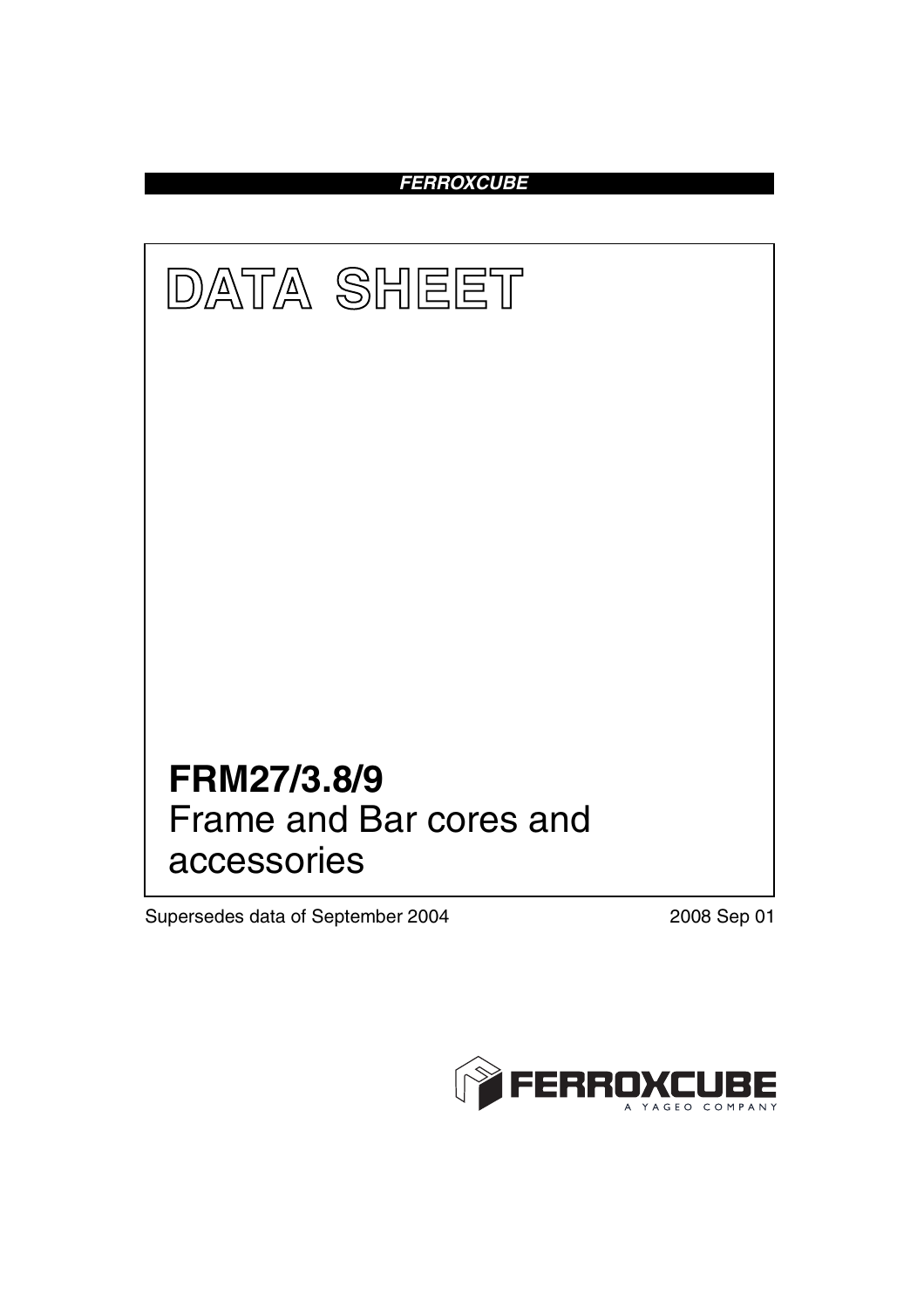**CORE SETS Effective core parameters SYMBOL PARAMETER VALUE UNIT**  $\Sigma(VA)$  core factor (C1) 5.56 mm<sup>-1</sup>  $V_e$  effective volume 504 mm<sup>3</sup>  $I_e$  effective length 52.1 mm  $A_e$  effective area 9.7 mm<sup>2</sup>  $A_{min}$  minimum area 8.7 mm<sup>2</sup> m mass of frame  $\approx 1.6$  g m mass of bar  $\approx 1.2$  g



### **Ordering information for bar cores**

| <b>GRADE</b> | <b>TYPE NUMBER</b> |
|--------------|--------------------|
| 3C90         | BAR28/2.3/3.8-3C90 |
| 3C91         | BAR28/2.3/3.8-3C91 |

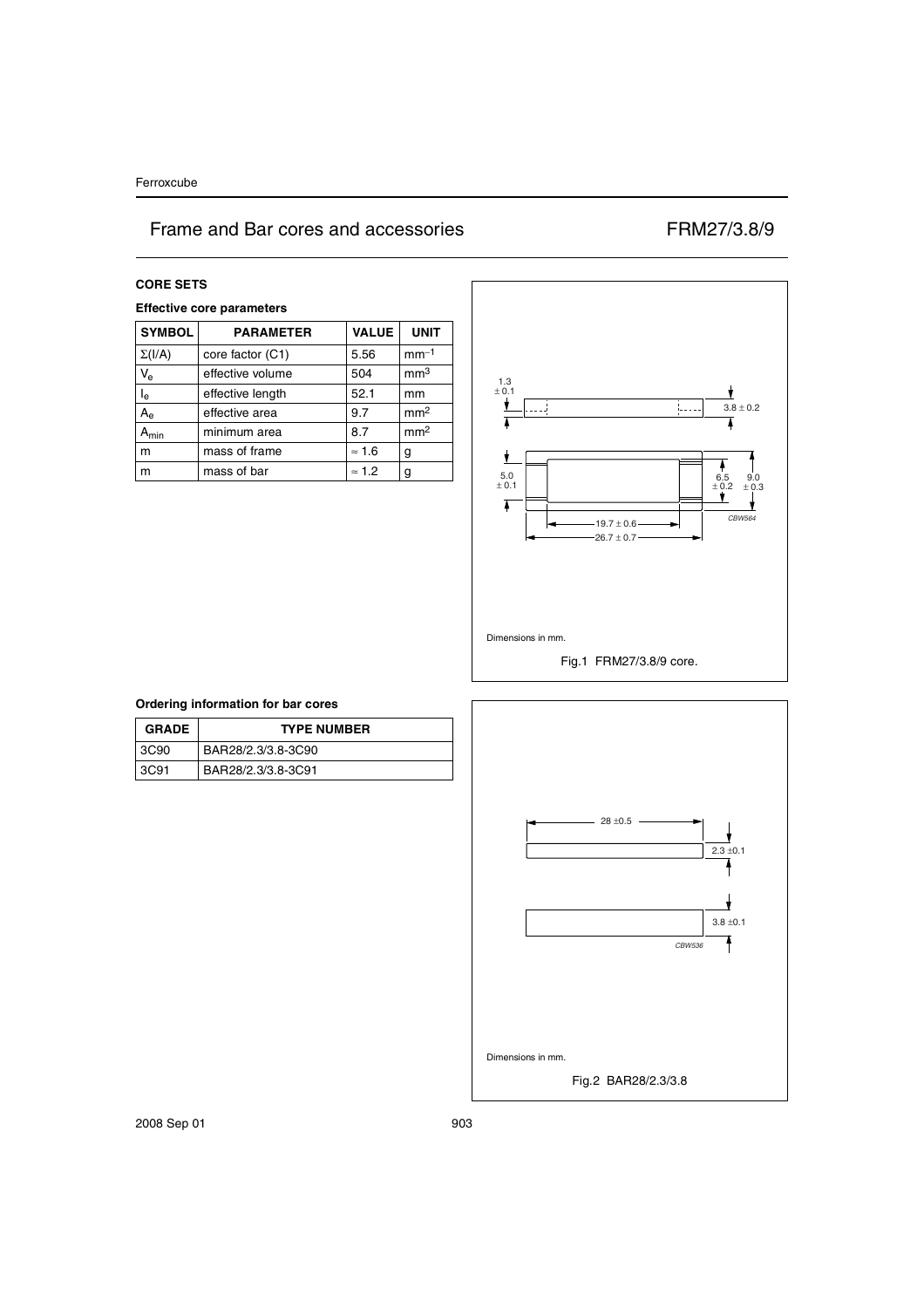### **Frame cores for use in combination with matching bar cores**

 $A_L$  measured in combination with a bar core.

| <b>GRADE</b> | $H_{L}$<br>(nH) | μe             | <b>AIR GAP</b><br>(µm) | <b>TYPE NUMBER</b> |
|--------------|-----------------|----------------|------------------------|--------------------|
| 3C90         | $350 + 20%$     | $\approx$ 1550 | $\approx 0$            | FRM27/3.8/9-3C90   |
| 3C91         | 420 ± 20%       | $\approx$ 1860 | $\approx 0$            | FRM27/3.8/9-3C91   |

### **Properties of Frame and Bar combinations under power conditions**

| <b>GRADE</b> | $B(mT)$ at                                      | CORE LOSS (W) at                               |                                                  |                                               |                                                 |  |
|--------------|-------------------------------------------------|------------------------------------------------|--------------------------------------------------|-----------------------------------------------|-------------------------------------------------|--|
|              | $H = 250$ A/m;<br>$f = 10$ kHz;<br>$T = 100 °C$ | $f = 25$ kHz;<br>$B = 200$ mT;<br>$T = 100 °C$ | $f = 100$ kHz;<br>$B = 100 mT$ ;<br>$T = 100 °C$ | f = 100 kHz;<br>$B = 100 mT$ ;<br>$T = 60 °C$ | $f = 100$ kHz;<br>$B = 200 mT$ ;<br>$T = 60 °C$ |  |
| 3C90         | $\geq$ 320                                      | $\leq 0.056$                                   | $\leq 0.060$                                     |                                               |                                                 |  |
| 3C91         | $\geq$ 320                                      |                                                |                                                  | $\leq 0.025$                                  | $\leq 0.2$                                      |  |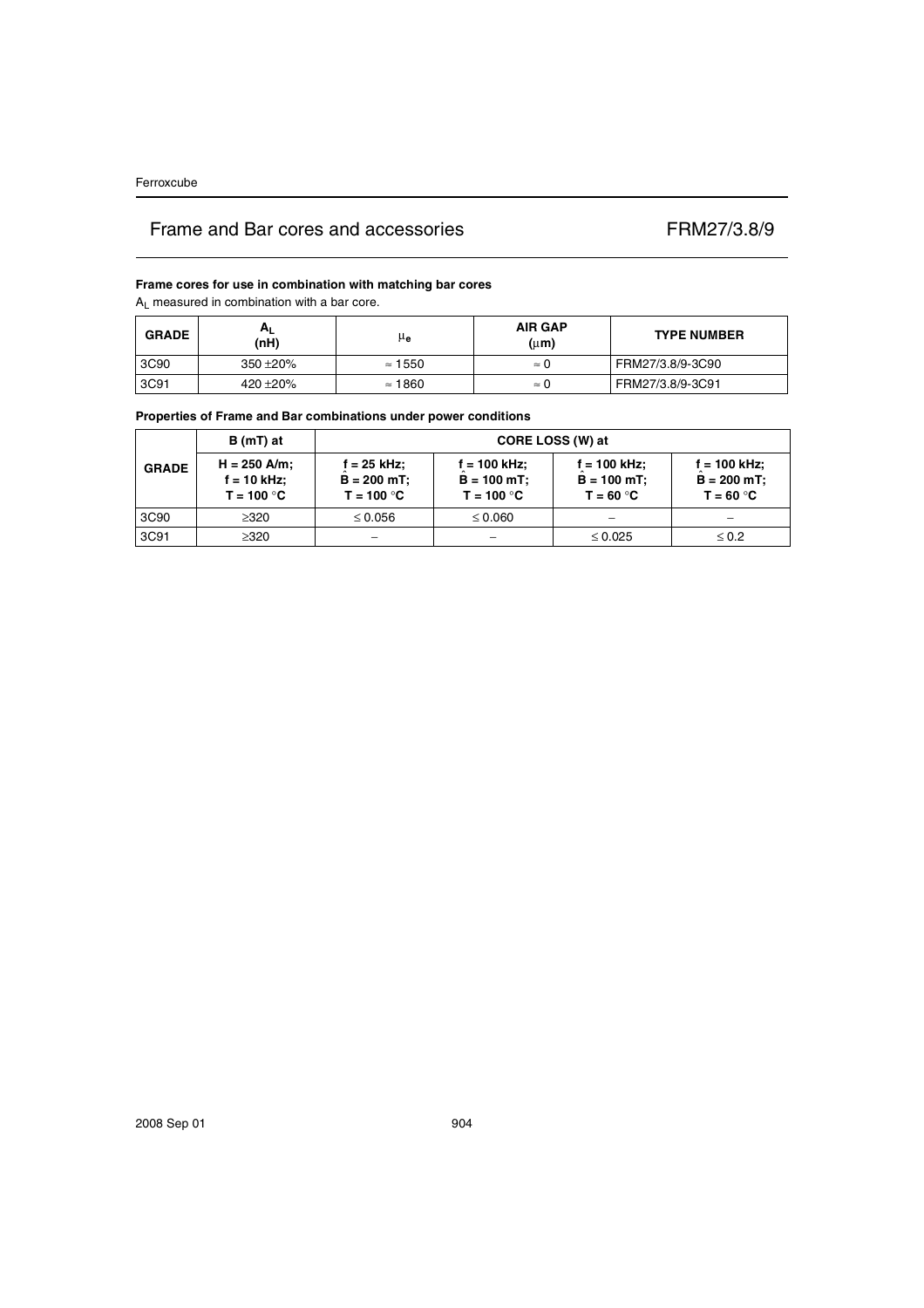## **COIL FORMERS**

## **General data**

| <b>PARAMETER</b>              | <b>SPECIFICATION</b>                                                                                                       |
|-------------------------------|----------------------------------------------------------------------------------------------------------------------------|
| Coil former material          | liquid crystal polymer (LCP), glass-reinforced, flame retardant in accordance with<br>"UL 94V-0"; UL file number E54705(M) |
| Pin material                  | copper-tin alloy (CuSn), tin (Sn) plated                                                                                   |
| Maximum operating temperature | 155 °C, "IEC 60085", class F                                                                                               |
| Resistance to soldering heat  | "IEC 60068-2-20", Part 2, Test Tb, method 1B, 350 °C, 3.5 s                                                                |
| Solderability                 | "IEC 60068-2-20", Part 2, Test Ta, method 1: 235 °C, 2 s                                                                   |



## **Winding data and area product**

| <b>NUMBER</b><br>ΟF<br><b>SECTIONS</b> | <b>NUMBER</b><br>ΟF<br><b>SOLDER</b><br><b>PADS</b> | <b>WINDING</b><br><b>AREA</b><br>(mm <sup>2</sup> ) | <b>WINDING</b><br><b>WIDTH</b><br>(mm) | <b>AVERAGE</b><br><b>LENGTH OF</b><br>TURN<br>(mm) | <b>AREA</b><br><b>PRODUCT</b><br>Ae x Aw<br>$\text{(mm}^4)$ | <b>TYPE NUMBER</b>                 |
|----------------------------------------|-----------------------------------------------------|-----------------------------------------------------|----------------------------------------|----------------------------------------------------|-------------------------------------------------------------|------------------------------------|
| 6                                      |                                                     | $1.75 + 5 \times 1.7$   2.7 + 5 $\times$ 2.6        |                                        | 18.5                                               |                                                             | 17.0 + 5 x 16.5 CPHS-FRM27/9-6S-8P |

2008 Sep 01 905